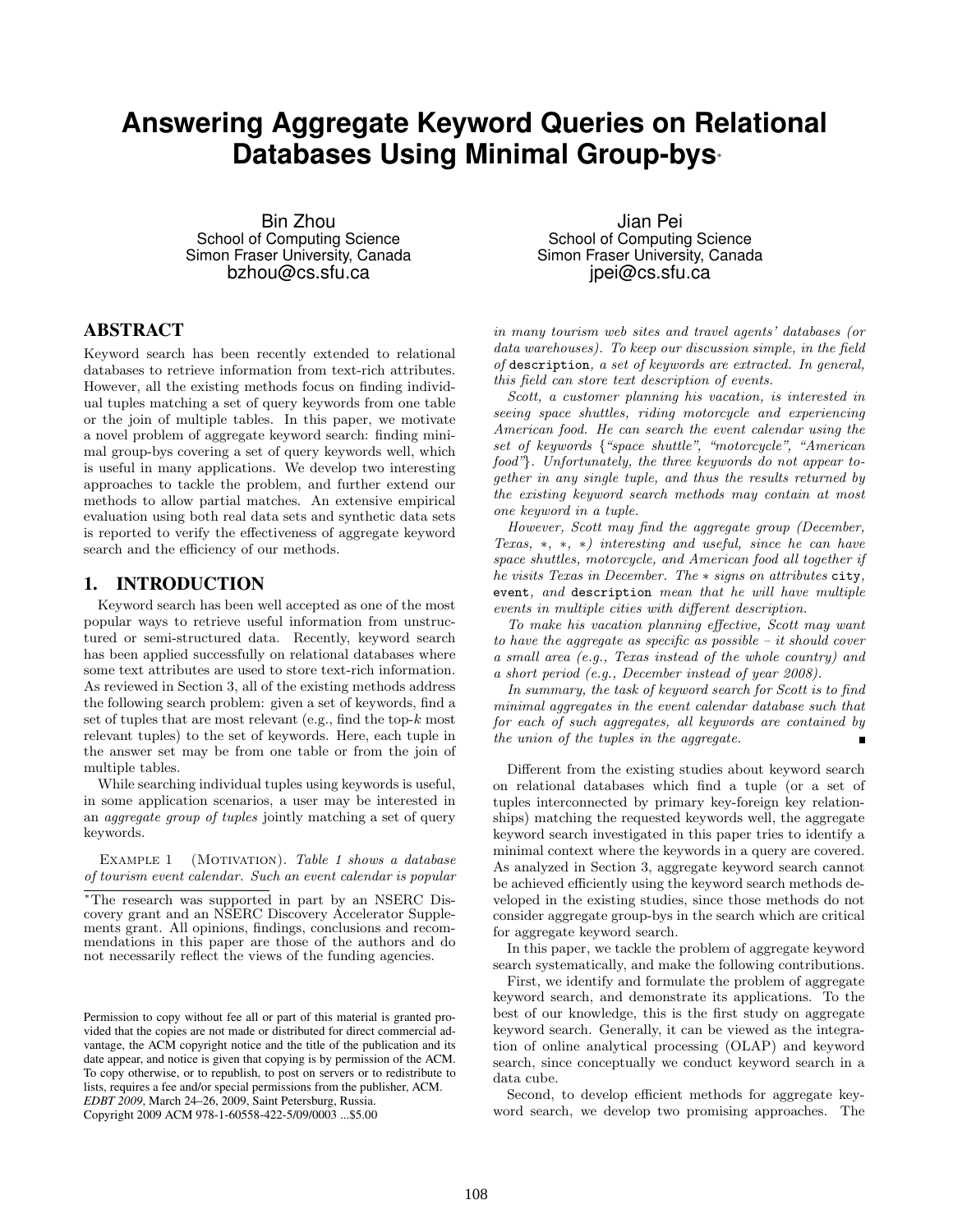| Month    | State     | City    | Event                    | Description                     |
|----------|-----------|---------|--------------------------|---------------------------------|
| December | Texas     | Houston | Space Shuttle Experience | rocket, supersonic, jet         |
| December | Texas     | Dallas  | Cowboy's Dream Run       | motorcycle, culture, beer       |
| December | Texas     | Austin  | SPAM Museum Party        | classical American Hormel foods |
| November | Arizona ' | Phoenix | Cowboy Culture Show      | rock music                      |

Table 1: A table of tourism events.

maximal-join approach uses the inverted lists of keywords to assemble the minimal group-bys covering all keywords in the query. Several effective heuristics are identified to speed up the search. The keyword graph approach materializes the minimal aggregates for every pair of keywords in a keyword graph index. Then, the aggregate search using multiple keywords can be reduced to generalizing the aggregates in a clique of keywords.

Third, we extend the complete aggregate keyword search to general aggregate keyword search, where partial matches (e.g., matching m' of m keywords  $(m' \leq m)$  in a query) are allowed.

Last, we empirically evaluate our techniques using both real data sets and synthetic data sets. Our experimental results show that aggregate keyword search is practical and effective on large relational databases, and our techniques can achieve high efficiency.

The rest of the paper is organized as follows. In Section 2, we formulate the problem of aggregate keyword search on relational databases. We review the related work in Section 3. We develop the maximum join approach in Section 4, and the keyword graph approach in Section 5. In Section 6, the complete aggregate keyword search is extended for partial matching. A systematic performance study is reported in Section 7. Section 8 concludes the paper.

# 2. AGGREGATE KEYWORD QUERIES

To formulate the problem, we use the terminology in online analytic processing (OLAP) and data cubes [11].

DEFINITION 1 (AGGREGATE CELL). Let  $T =$  $(A_1, \ldots, A_n)$  be a relational table. An **aggregate cell** (or a cell for short) on table T is a tuple  $c = (x_1, \ldots, x_n)$ where  $x_i \in A_i$  or  $x_i = * (1 \leq i \leq n)$ , and  $*$  is a meta symbol meaning that the attribute is generalized. The cover of aggregate cell  $c$  is the set of tuples in  $T$  that have the same values as c on those non-∗ attributes, that is,

$$
Cov(c) = \{(v_1, \dots, v_n) \in T | v_i = x_i \text{ if } x_i \neq *, 1 \leq i \leq n\}
$$

A base cell is an aggregate cell which takes a non-∗ value on every attribute.

For two aggregate cells  $c = (x_1, \ldots, x_n)$  and  $c' =$  $(y_1, \ldots, y_n)$ , c is an ancestor of c', and c' a descendant of c, denoted by  $c \succ c'$ , if  $x_i = y_i$  for each  $x_i \neq * (1 \leq i \leq n)$ , and there exists io  $(1 \leq i_0 \leq n)$  such that  $x_{i_0} = *$  but  $y_{i_0} \neq *$ . We write  $c \succeq c'$  if  $c \succ c'$  or  $c = c'$ .

For example, in Table 1, the cover of aggregate cell (December, Texas, ∗, ∗, ∗) contains the three tuples about the events in Texas in December. Moreover, (∗, Texas, ∗, ∗, ∗)  $\succ$  (December, Texas, \*, \*, \*).

Apparently, aggregate cells have the following property.

COROLLARY 1 (MONOTONICITY). For aggregate cells  $c$ and c' such that  $c \succ c'$ ,  $Cov(c) \supseteq Cov(c')$ .

For example, in Table 1,  $Cov(*, \text{Texas}, *, *, *) \supseteq$  $Cov(\text{December, Texas, *, *, *}).$ 

In this paper, we consider keyword search on a table which contains some text-rich attributes such as attributes of character strings or large object blocks of text. Formally, we define an aggregate keyword query as follows.

DEFINITION 2 (AGGREGATE KEYWORD QUERY).

Given a table  $T$ , an aggregate keyword query is a 3-tuple  $Q = (\mathcal{D}, \mathcal{C}, W)$ , where  $\mathcal D$  is a subset of attributes in T, C is a subset of text-rich attributes in T, and W is a set of keywords. We call  $D$  the aggregate space and each attribute  $A \in \mathcal{D}$  a **dimension**. We call  $\mathcal{C}$  the set of **text** attributes of  $Q$ .  $D$  and  $C$  do not need to be exclusive to each other.

An aggregate cell  $c$  on  $T$  is an answer to the aggregate keyword query (or c matches  $Q$  for short) if  $(1)$  c takes value \* on all attributes not in  $D$ , i.e.,  $c[A] = * if A \notin D$ ; and (2) for every keyword  $w \in W$ , there exists a tuple  $t \in$  $Cov(c)$  and an attribute  $A \in \mathcal{C}$  such that w appears in the text of  $t[A]$ .

For example, the aggregate keyword query in Example 1 can be written as  $Q = (\{Month, State, City,$ Event}, {Event, Description}, {"space shuttle", "motorcycle", "American food"}) according to Definition 2, where table T is shown in Table 1.

Due to the monotonicity of aggregate cells in covers (Corollary 1), if  $c$  is an answer to an aggregate keyword query, then every aggregate cell which is an ancestor of  $c$ (i.e., more general than c) is also an answer to the query. In order to eliminate the redundancy and also address the requirements from practice that specific search results are often preferred, we propose the notion of minimal answers.

DEFINITION 3 (MINIMAL ANSWER). An aggregate cell c is a **minimal answer** to an aggregate keyword query  $Q$  if c is an answer to Q and every descendant of c is not an answer to Q.

The problem of aggregate keyword search is to find the complete set of minimal answers to a given aggregate keyword query Q.

It is well known that all aggregate cells on a table form a lattice. Thus, aggregate keyword search is to search the minimal answers in the aggregate cell lattice as illustrated in the following example.

EXAMPLE 2 (LATTICE). In table  $T = (A, B, C, D)$  in Table 2, attribute D contains a set of keywords  $w_i$   $(i > 0)$ . Consider query  $Q = (ABC, D, \{w_1, w_2\})$ .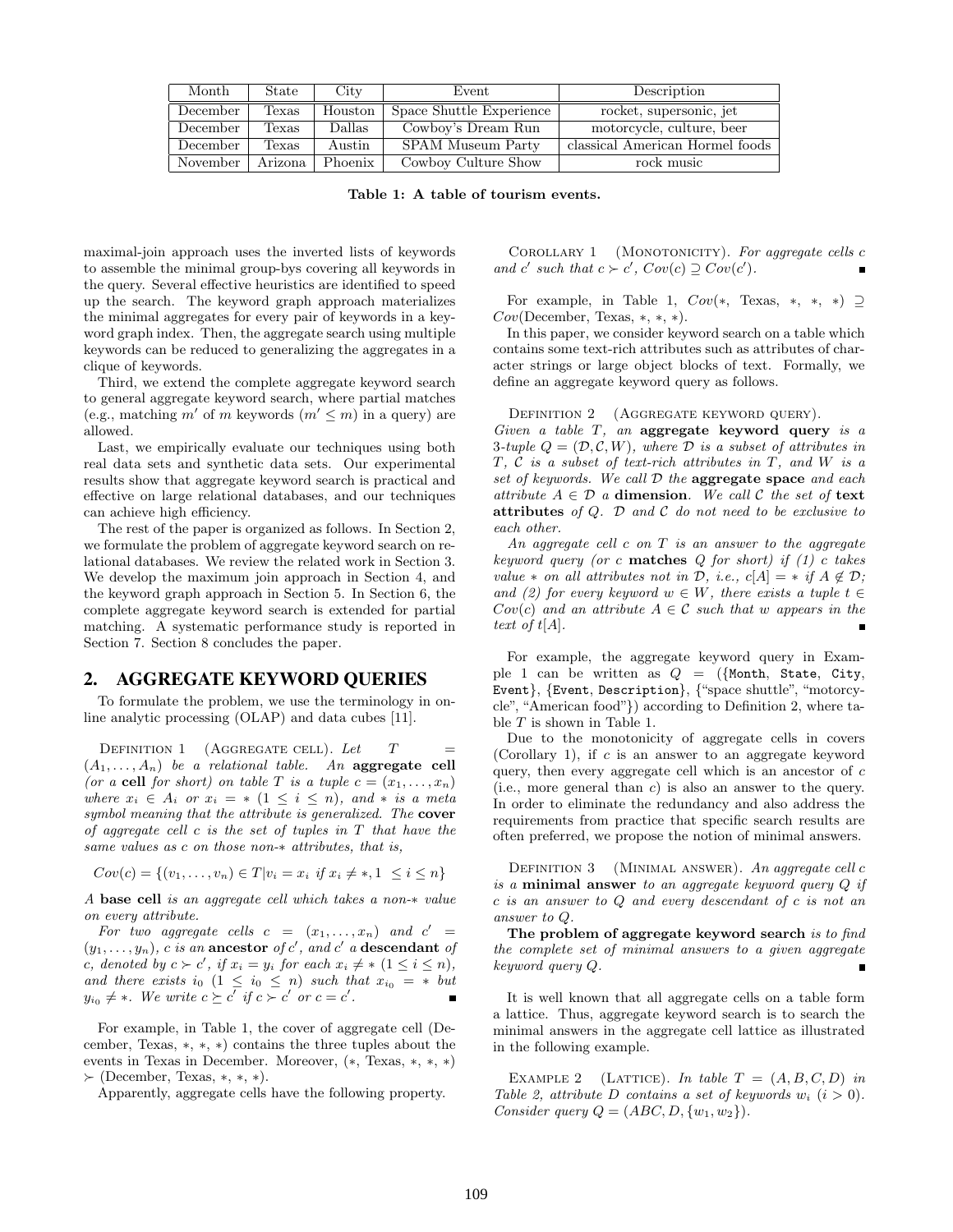

Figure 1: The aggregate lattice on ABC.

|                |       |                | IJ         |
|----------------|-------|----------------|------------|
| a <sub>1</sub> | $b_1$ | c <sub>1</sub> | $w_1, w_3$ |
| $a_1$          | $b_1$ | c <sub>2</sub> | $w_2, w_5$ |
| a <sub>1</sub> | $b_2$ | c <sub>2</sub> | $w_1$      |
| a <sub>2</sub> | $b_1$ | c <sub>1</sub> | $w_1, w_4$ |
| a <sub>2</sub> | $b_1$ | c <sub>2</sub> | $w_1, w_3$ |
| a <sub>2</sub> | $b_2$ | $_{c_1}$       | $w_2, w_6$ |

Table 2: Table T in Example 2.

Figure 1 shows the aggregate cells in aggregate space ABC, and the lattice. Aggregate cells  $(a_1, b_1, *)$ ,  $(a_1, *, c_2)$ ,  $(*, b<sub>1</sub>, c<sub>2</sub>), (*, b<sub>2</sub>, *)$ , and  $(a<sub>2</sub>, *, c<sub>1</sub>)$  are the minimal answers to the query. They are highlighted in boxes in the figure.  $\blacksquare$ 

# 3. RELATED WORK

The aggregate keyword search problem is highly related to the previous studies on keyword search on relational databases and iceberg cube computation. In this section, we briefly review some representative studies and point out the differences between those studies and ours.

#### 3.1 Keyword Search on Relational Databases

Recently, integration of information retrieval and database technology has attracted a lot of attention [5, 23, 2]. A few critical challenges have been identified such as how to address the flexibility in scoring and ranking models. [5, 23] provide excellent insights into those issues.

As a concrete step to provide an integrated platform for text- and data-rich applications, keyword search on relational databases becomes an active topic in database research. Several interesting and effective solutions and prototype systems have been developed.

DBXplorer [1] is a keyword-based search system implemented using a commercial relational database and web server. DBXplorer returns all rows, either from individual tables or by joining multiple tables using foreign-keys, such that each row contains all keywords in a query. It uses a symbol table as the key data structure to look up the respective locations of query keywords in the database. DISCOVER [16] produces without redundancy all joining networks of tuples on primary and foreign keys, where a joining network represents a tuple that can be generated by joining some tuples in multiple tables. Each joining network collectively contains all keywords in a query. Both DBXplorer and DISCOVER exploit the schema of the underlying databases. Hristidis et al. [15] developed efficient methods which can handle queries with both AND and OR semantics and exploited ranking techniques to retrieve top- $k$ answers.

BANKS [4] models a database as a graph where tuples are nodes and application-oriented relationships are edges. Under such an extension, keyword search can be generalized on trees and graph data. BANKS searches for Steiner trees that contain all keywords in the query. Some effective heuristics are exploited to approximate the Steiner tree problem, and thus the algorithm can be applied to huge graphs of tuples. Furthermore, [17] introduces the bidirectional expansion techniques to improve the search efficiency on large graph databases. Various effective ranking criteria and search methods are also developed, such as [19, 20, 7].

In addition, BLINKS [14] builds a bi-level index for fast keyword search on graphs. The quality of approximation in top-k keyword proximity search is studied in [18]. [26] uses a keyword relationship matrix to evaluate keyword relationships in distributed databases. Most recently, [22] extends [26] by summarizing each database using a keyword relationship graph, which can help to select top- $k$  most promising databases effectively in query processing.

All the previous work about keyword search on relational databases looks for individual tuples (or a set of tuples interconnected by primary key-foreign key relationships) matching the set of keywords in the query. The existing methods do not consider aggregate cells (group-bys). Therefore, the existing studies and our paper address different types of keyword queries on relational databases.

The existing methods cannot be extended straightforwardly to tackle the aggregate keyword search problem. Some of the existing methods may be extended to compute joining networks where tuples from the same table are joined (i.e., self-join of a table). However, such extensions cannot compute the minimal answers to aggregate keyword queries. Moreover, the number of joining networks generated by the self-join can be much larger than the number of minimal answers due to the monotonicity of aggregate cells.

# 3.2 Keyword-Driven Analytical Processing

Keyword-driven analytical processing (KDAP) [24] probably is the work most relevant to our study. KDAP involves two phases. In the differentiate phase, for a set of keywords, a set of candidate subspaces are generated where each subspace corresponds to a possible join path between the dimensions and the facts in a data warehouse schema (e.g., a star schema). In the explore phase, for each subspace, the aggregated values for some pre-defined measure are calculated and the top-k interesting group-by attributes to partition the subspace are found.

For instance, as an example in [24], to answer a query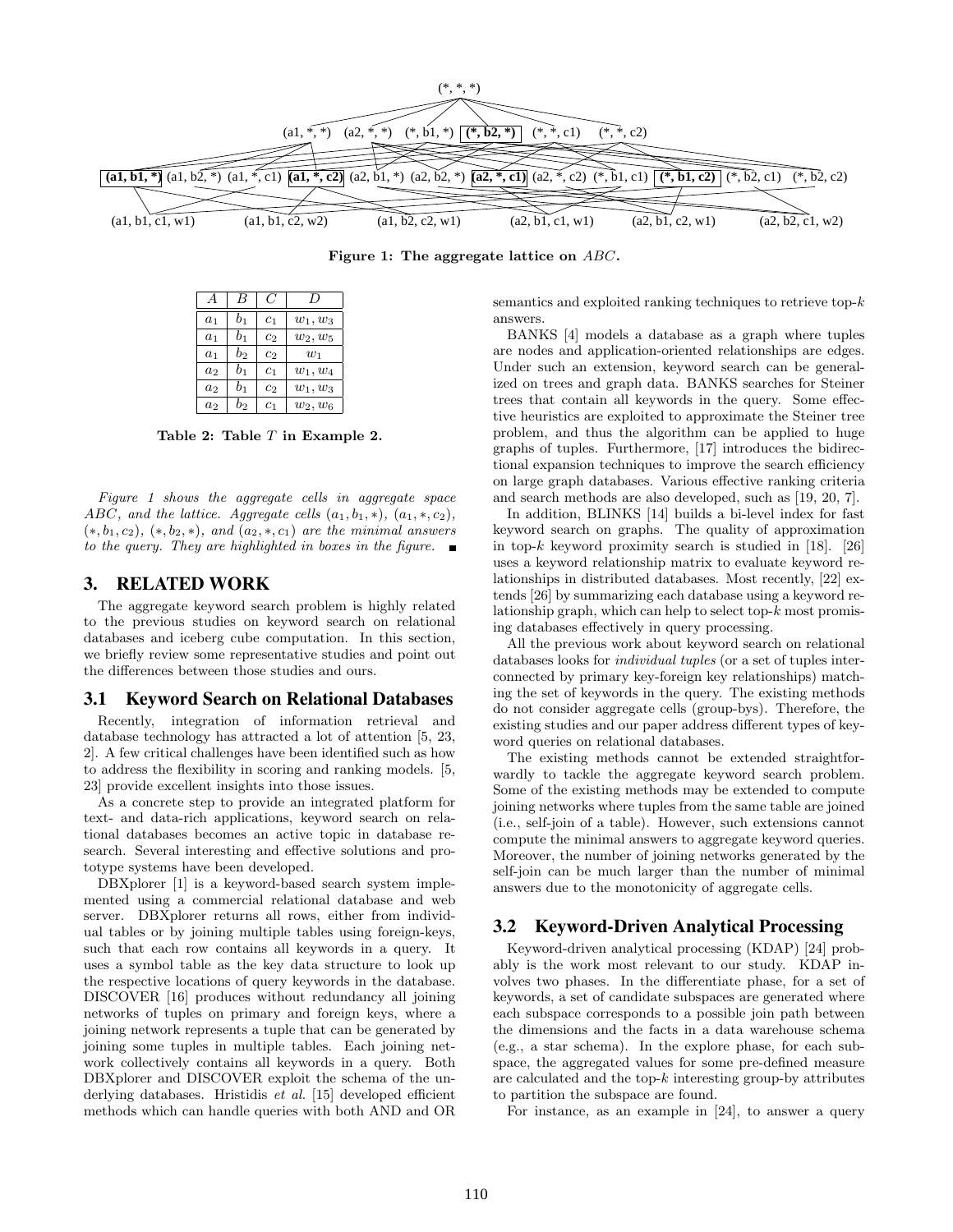"Columbus LCD", the KDAP system may aggregate the sales about "LCD" and break down the results into subaggregates for "Projector Technology = LCD", "Department  $=$  Monitor, Product  $=$  Flat Panel (LCD)", etc. Only the tuples that link with "Columbus" will be considered. A user can then drill down to aggregates of finer granularity.

Both the KDAP method and our study consider aggregate cells in keyword matching. The critical difference is that the two approaches address two different application scenarios. In the KDAP method, the aggregates of the most general subspaces are enumerated, and the top- $k$  interesting groupby attributes are computed to help a user to drill down the results. In other words, KDAP serves the interactive exploration of data using keyword search.

In this study, the aggregate keyword search is modeled as a type of queries. Only the minimal aggregate cells matching a query are returned. Moreover, we focus on the efficiency of query answering. Please note that [24] does not report any experimental results on the efficiency of query answering in KDAP since it is not a major concern in that study.

# 3.3 Iceberg Cube Computation

As elaborated in Example 2, aggregate keyword search finds aggregate cells in a data cube lattice (i.e., the aggregate cell lattice) in the aggregate space  $\mathcal D$  in the query. Thus, aggregate keyword search is related to the problem of iceberg cube computation which has been studied extensively.

The concept of data cube is formulated in [11]. In [8], Fang et al. proposed iceberg queries which find in a cube lattice the aggregate cells satisfying some given constraints (e.g., aggregates whose SUM passing a given threshold).

Efficient algorithms for computing iceberg cubes with respect to various constraints have been developed. Particularly, the BUC algorithm [3] exploits monotonic constraints like COUNT(\*)  $\geq v$  and conducts a bottom-up search (i.e., from the most general aggregate cells to the most specific ones). Han et al. [12] tackle non-monotonic constraints like  $AVG(*) \geq v$  by using some weaker but monotonic constraints in pruning. More efficient algorithms for iceberg cube computation are proposed in [25, 9]. The problem of iceberg cube computation on distributed network environment is investigated in [21].

A keyword query can be viewed as a special case of iceberg queries, where the constraint is that the tuples in an aggregate cell should jointly match all keywords in the query. However, this kind of constraints have not been explored in the literature of iceberg cube computation. The existing methods only consider the constraints composed by SQL aggregates like SUM, AVG and COUNT. In those constraints, every tuple in an aggregate cell contributes to the aggregate which will be computed and checked against the constraint. In aggregate keyword search, a keyword is expected to appear in only a small subset of tuples. Therefore, most tuples of an aggregate cell may not match any keyword in the query, and thus do not need to be considered in the search.

Due to the monotonicity in aggregate keyword search (Corollary 1), can we straightforwardly extend an existing iceberg cube computation method like BUC to tackle the aggregate keyword search problem? In aggregate keyword search, we are interested in the minimal aggregate cells matching all keywords in the query. However, all the existing iceberg cube computation methods more or less follow the BUC framework and search from the most general cell to the

most specific cells in order to use monotonic constraints to prune the search space. The most-general-to-most-specific search strategy is inefficient for aggregate keyword search since it has to check many answers to the query until the minimal answers are computed.

# 4. THE MAXIMUM JOIN APPROACH

Inverted indexes of keywords [13] are heavily used in keyword search and have been supported extensively in practical systems. It is natural to exploit inverted indexes of keywords to support aggregate keyword search.

# 4.1 A Simple Nested Loop Solution

For a keyword w and a text-rich attribute A, let  $IL_A(w)$ be the inverted list of tuples which contain  $w$  in attribute A. That is,  $IL_A(w) = \{t \in T | w \text{ appears in } t[A]\}.$ 

Consider a simple query  $Q = (\mathcal{D}, C, \{w_1, w_2\})$  where there are only two keywords in the query and there is only one text-rich attribute  $C$ . How can we derive the minimal answers to the query from  $IL_C(w_1)$  and  $IL_C(w_2)$ ?

For a tuple  $t_1 \in IL_C(w_1)$  and a tuple  $t_2 \in IL_C(w_2)$ , every aggregate cell  $c$  that is a common ancestor of both  $t_1$ and  $t_2$  matches the query. We are interested in the minimal answers. Then, what is the most specific aggregate cell that is a common ancestor of both  $t_1$  and  $t_2$ ?

DEFINITION 4 (MAXIMUM JOIN). For two tuples  $t_x$  and  $t_y$  in table R, the maximum join of  $t_x$  and  $t_y$  on attribute set  $A \subseteq R$  is a tuple  $t = t_x \vee_A t_y$  such that (1) for any attribute  $A \in \mathcal{A}$ ,  $t[A] = t_x[A]$  if  $t_x[A] = t_y[A]$ , otherwise  $t[A] = *;$  and (2) for any attribute  $B \notin \mathcal{A}$ ,  $t[B] = *$ .

For example, in Table 2,  $(a_1, b_1, c_1, \{w_1, w_3\}) \vee_{ABC}$  $(a_1, b_2, c_2, \{w_2, w_5\}) = (a_1, \ast, \ast, \ast).$  We call this operation maximum join since it keeps the common values between the two operant tuples on as many attributes as possible. As can be seen from Figure 1, the maximal-join of two tuples gives the least upper bound (supremum) of the two tuples in the lattice.

COROLLARY 2 (PROPERTIES). The maximal-join operation is associative. That is,  $(t_1 \vee_A t_2) \vee_A t_3 = t_1 \vee_A (t_2 \vee_A t_3)$ . Moreover,  $\vee_{i=1}^{l} t_i$  is the supremum of tuples  $t_1, \ldots, t_l$  in the aggregate lattice.

Using the maximum join operation, we can conduct a nested loop to answer a simple query  $Q = (\mathcal{D}, C, \{w_1, w_2\})$ as shown in Algorithm 1. The algorithm is in two steps. In the first step, maximum joins are applied on pairs of tuples from  $IL_C(w_1)$  and  $IL_C(w_2)$ . The maximum joins are candidates of minimal answers. In the second step, we remove those aggregates that are not minimal.

The simple nested loop method can be easily extended to handle queries with more than two keywords and more than one text-rich attribute. Generally, for query  $Q =$  $(\mathcal{D}, \mathcal{C}, \{w_1, \ldots, w_m\})$ , we can derive the inverted list of keyword  $w_i$  (1  $\leq i \leq m$ ) on attribute set C as  $IL_c(w_i)$  =  $\bigcup_{C\in\mathcal{C}}IL_C(w_i)$ . Moreover, the first step of Algorithm 1 can be extended so that m nested loops are conducted to obtain the maximal joins of tuples  $\vee_{i=1}^{m} t_i$  where  $t_i \in IL_{\mathcal{C}}(w_i)$ .

To answer query  $Q = (\mathcal{D}, \mathcal{C}, \{w_1, \ldots, w_m\})$ , the nested<br>on elgenthm, has time complexity  $O(\overline{\Pi}^m | H_{\ell}(w))^{2})$ loop algorithm has time complexity  $O(\prod_{i=1}^m |IL_{\mathcal{L}}(w_i)|^2)$ .<br>The first stan takes time  $O(\prod_{i=1}^m |IL_{\mathcal{L}}(w_i)|^2)$  and mean son The first step takes time  $O(\prod_{i=1}^m |IL_{\mathcal{C}}(w_i)|)$  and may gen-The first step takes time  $O(\prod_{i=1} |L_{\mathcal{C}}(w_i)|)$  and may generate up to  $\prod_{i=1}^m |L_{\mathcal{C}}(w_i)|$  aggregates in the answer set.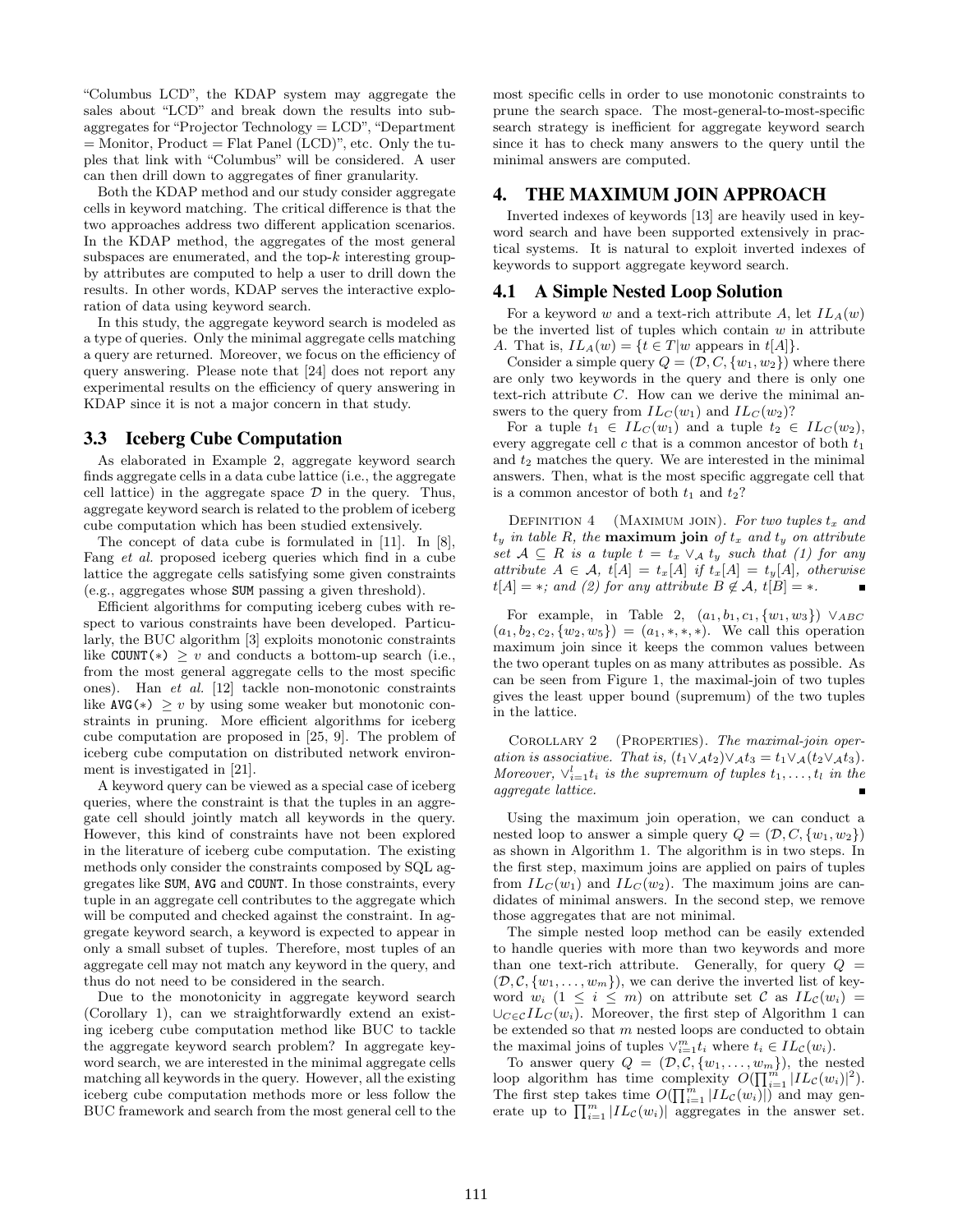Algorithm 1 The simple nested loop algorithm.

**Input:** query  $Q = (\mathcal{D}, C, \{w_1, w_2\})$ ,  $IL_C(w_1)$  and  $IL_C(w_2)$ ; Output: minimal aggregates matching Q; Step 1: generate possible minimal aggregates 1:  $Ans = \emptyset$ ; // Ans is the answer set 2: for each tuple  $t_1 \in IL_C(w_1)$  do 3: for each tuple  $t_2 \in IL_C(w_2)$  do 4:  $Ans = Ans \cup \{t_1 \vee_D t_2\};$ 5: end for 6: end for Step 2: remove non-minimal aggregates from Ans 7: for each tuple  $t \in Ans$  do 8: for each tuple  $t' \in Ans$  do 9: if  $t' \prec t$  then 10:  $Ans = Ans - \{t'\};$ 11: else if  $t \prec t'$  then 12:  $Ans = Ans - \{t\};$ 13: break; 14: end if 15: end for 16: end for

To remove the non-minimal answers, the second step takes To remove the non-minimal answers, the second step takes<br>time  $O(\prod_{i=1}^m |IL_{\mathcal{C}}(w_i)|^2)$ . Clearly, the nested loop method is inefficacious for large databases and queries with multiple keywords. In the rest of this section, we will develop several interesting techniques to speed up the search.

### 4.2 Pruning Exactly Matching Tuples

Hereafter, when the set of text-rich attributes  $\mathcal C$  is clear from context, we write an inverted list  $IL_{\mathcal{C}}(w)$  as  $IL(w)$  for the sake of simplicity. Similarly, we write  $t_1 \vee_{\mathcal{D}} t_2$  as  $t_1 \vee t_2$ when  $D$  is clear from the context.

THEOREM 1 (PRUNING EXACTLY MATCHING TUPLES). Consider query  $Q = (\mathcal{D}, \mathcal{C}, \{w_1, w_2\})$  and inverted lists  $IL(w_1)$  and  $IL(w_2)$ . For tuples  $t_1 \in IL(w_1)$  and  $t_2 \in IL(w_2)$  such that  $t_1[\mathcal{D}] = t_2[\mathcal{D}], t_1 \vee t_2$  is a minimal answer. Moreover, except for  $t_1 \vee t_2$ , no other minimal answers can be an ancestor of either  $t_1$  or  $t_2$ .

PROOF. The minimality of  $t_1 \vee t_2$  holds since  $t_1 \vee t_2$  does not take value  $*$  on any attributes in  $D$ . Except for  $t_1 \vee t_2$ , every ancestor of  $t_1$  or  $t_2$  must be an ancestor of  $t_1 \vee t_2$  in D, and thus cannot be a minimal answer.

Using Theorem 1, once two tuples  $t_1 \in IL(w_1)$  and  $t_2 \in$  $IL(w_2)$  such that  $t_1[\mathcal{D}] = t_2[\mathcal{D}]$  are found,  $t_1 \vee t_2$  should be output as a minimal answer, and  $t_1$  and  $t_2$  should be ignored in the rest of the join.

# 4.3 Reducing Matching Candidates Using Answers

For an aggregate keyword query, we can use some answers found so far which may not even be minimal to prune matching candidates.

THEOREM 2 (REDUCING MATCHING CANDIDATES). Let t be an answer to  $Q = (\mathcal{D}, \mathcal{C}, \{w_1, w_2\})$  and  $t_1 \in IL(w_1)$ . For any tuple  $t_2 \in IL(w_2)$ , if for every attribute  $D \in \mathcal{D}$ such that  $t_1[D] \neq t[D], t_2[D] \neq t_1[D],$  then  $t_1 \vee t_2$  is not a minimal answer to the query.

PROOF. For every attribute  $D \in \mathcal{D}$  such that  $t_1[D] \neq$  $t[D], \; since \; t_1[D] \neq t_2[D], \; (t_1 \vee t_2)[D] = *$ . On every other attribute  $D' \in \mathcal{D}$  such that  $t_1[D'] = t[D']$ , either  $(t_1 \vee t_2)[D'] = t_1[D'] = t[D']$  or  $(t_1 \vee t_2)[D'] = *$ . Thus,  $t_1 \vee t_2 \preceq t$ . Consequently,  $t_1 \vee t_2$  cannot be a minimal answer to Q.

Using Theorem 2, for each tuple  $t_1 \in IL(w_1)$ , if there is an answer t (not necessary a minimal one) to query  $Q =$  $(\mathcal{D}, \mathcal{C}, \{w_1, w_2\})$  such that  $t[D] = t_1[D]$  on some attribute  $D \in \mathcal{D}$ , we can use t to reduce the tuples in  $IL(w_2)$  that need to be joined with  $t_1$  as elaborated in the following example.

Example 3 (Reducing matching candidates). Consider query  $Q = (ABC, D, \{w_1, w_2\})$  on the table T shown in Table 2. A maximum join between  $(a_1, b_1, c_2)$ and  $(a_1, b_2, c_2)$  generates an answer  $(a_1, \ast, c_2)$  to the query. Although tuple  $(a_1, b_1, c_2)$  contains  $w_1$  on D and tuple  $(a_2, b_2, c_1)$  contains  $w_2$  on D, as indicated by Theorem 2, joining  $(a_1, b_1, c_2)$  and  $(a_2, b_2, c_1)$  results in aggregate cell  $(*,*,*)$ , which is an ancestor of  $(a_1,*,c_2)$  and cannot be a minimal answer.

For a tuple  $t_1 \in IL(w_1)$  and an answer t to a query  $Q = (\mathcal{D}, \mathcal{C}, \{w_1, w_2\})$ , the tuples in  $IL(w_2)$  surviving from the pruning using Theorem 2 can be found efficiently using inverted lists. In implementation, instead of maintaining an inverted list  $IL(w)$  of keyword w, we maintain a set of inverted lists  $IL_{A=a}(w)$  for every value a in the domain of every attribute A, which links all tuples having value a on attribute A and containing keyword w on the text-rich attributes. Clearly,  $IL(w) = \bigcup_{a \in A} IL_{A=a}(w)$  where A is an arbitrary attribute. Here, we assume that tuples do not take null value on any attribute.

Suppose t is an answer to query  $Q = (\mathcal{D}, \mathcal{C}, \{w_1, w_2\})$  and  $t_1$  contains keyword  $w_1$  but not  $w_2$ . Then,  $t_1$  needs to join with only the tuples in

$$
Candiate(t_1) = \cup_{D \in \mathcal{D}:t_1[D]\neq t[D]} IL_{D=t_1[D]}(w_2).
$$

Other tuples in  $IL(w_2)$  should not be joined with  $t_1$  according to Theorem 2.

An answer t is called *overlapping* with a tuple  $t_1$  if there exists at least one attribute  $D \in \mathcal{D}$  such that  $t[D] = t_1[D]$ . Clearly, the more answers overlapping with  $t_1$ , the more candidates can be reduced.

Heuristically, the more specific  $t_1 \vee t$  in Theorem 2, the more candidate tuples may be reduced for the maximum joins with  $t_1$ . Therefore, for each tuple  $t_1 \in IL(w_1)$ , we should try to find  $t_2 \in IL(w_2)$  such that  $t = t_1 \vee t_2$  contains as few ∗'s as possible.

To implement the heuristic, for query  $Q = (\mathcal{D}, \mathcal{C}, (w_1, w_2))$ and a tuple  $t_1 \in IL(w_1)$  currently in the outer loop, we need to measure how well a tuple in  $IL_{\mathcal{C}}(w_2)$  matches  $t_1$  in  $\mathcal{D}$ . This can be achieved efficiently using bitmap operations as follows.

We initialize a counter of value 0 for every tuple in inverted list  $IL_{\mathcal{C}}(w_2)$ . For each attribute  $D \in \mathcal{D}$ , we compute  $IL_{D=t_1[D]}(w_1) \cap IL_{\mathcal{D}}(w_2)$  using bitmaps. For each tuple in the intersection, the counter of the tuple is incremented by 1. After checking all attributes in  $D$ , the tuples having the largest counter value match  $t_1$  the best. Thus, we can sort tuples in  $IL_{\mathcal{C}}(w_2)$  in the counter value descending order and conduct maximum joins with  $t_1$  on them. In this order, the most specific matches can be found the earliest.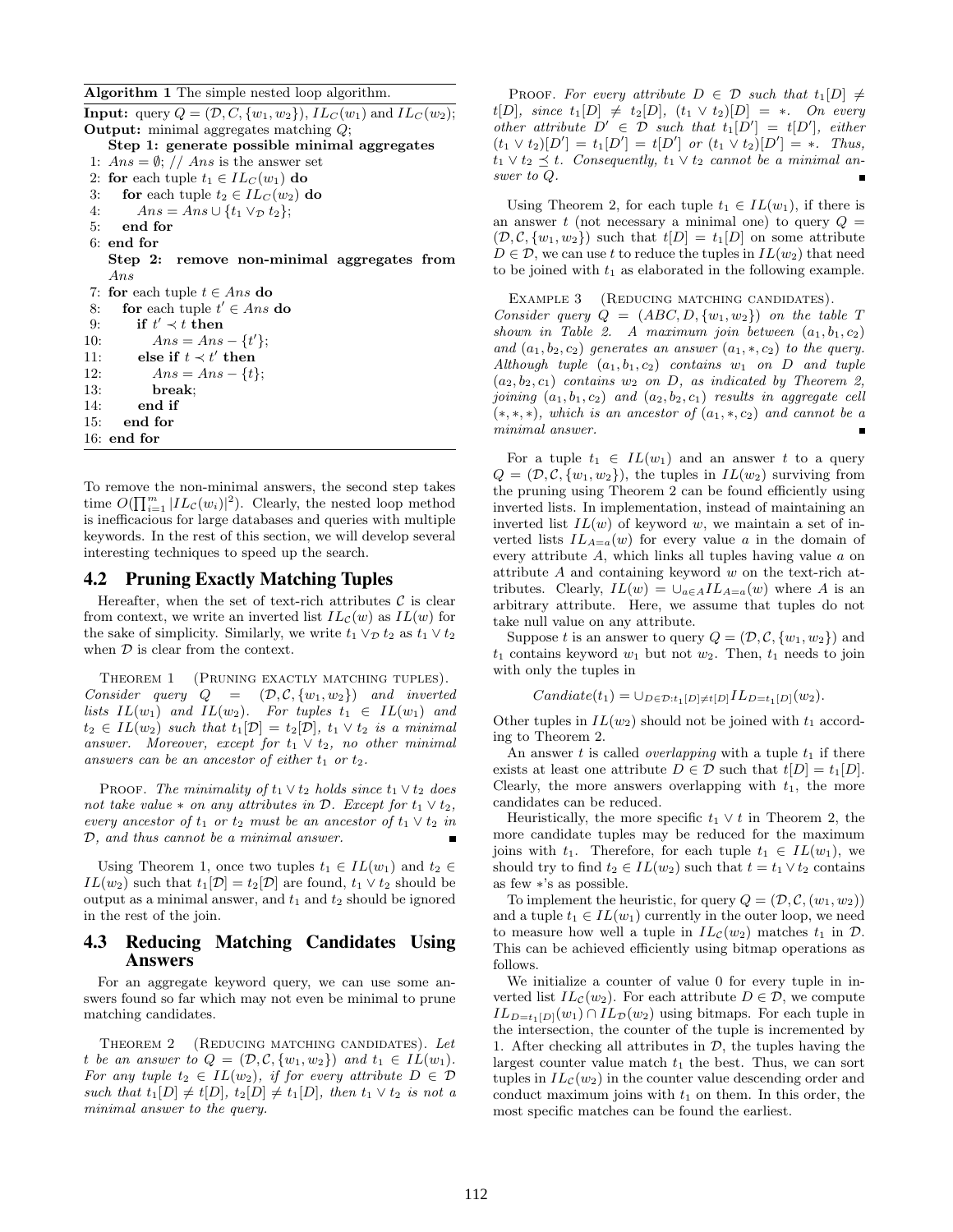# 4.4 Fast Minimal Answer Checking

In order to obtain minimal answers to an aggregate keyword query, we need to remove non-minimal answers from the answer set. The na¨ıve method in Algorithm 1 adopts a nested loop, which is inefficient. Here, we propose a method using inverted lists.

The answers in the answer set can be organized into inverted lists. For an arbitrary attribute  $A, IL_{A=a}$  represents the inverted list for all answers t such that  $t[A] = a$ . Using Definition 1, we have the following result.

Corollary 3 (Ancestor and descendant). Suppose the answers to query  $Q = (\mathcal{D}, \mathcal{C}, W)$  are organized into inverted lists, and t is an answer. Let

$$
Ancestor(t) = \bigcap_{D \in \mathcal{D}: t[D] \neq *} (IL_{D = *} \cup IL_{D = t[D]})\big)
$$
  

$$
\bigcap (\bigcap_{D \in \mathcal{D}: t[D] = *} IL_{D = *})
$$

and Descendant(t) =  $\cap_{D \in \mathcal{D}:t[D]\neq *} IL_{D=t[D]}$ . Then, the answers in Ancestor(t) are not minimal. Moreover, t is not minimal if  $Descendant(t) \neq \emptyset$ .

Both  $Ancestor(t)$  and  $Descendant(t)$  can be implemented efficiently using bitmaps. For each newly found answer t, we calculate  $Ancestor(t)$  and  $Descendant(t)$ . If Descendant(t)  $\neq \emptyset$ , t is not inserted into the answer set. Otherwise, t is inserted into the answer set, and all answers in  $Ancestor(t)$  are removed from the answer set. In this way, we maintain a small answer set during the maximal join computation. When the computation is done, the answers in the answer set are guaranteed to be minimal.

# 4.5 Integrating the Speeding-Up Strategies

The strategies described in Sections 4.2, 4.3, and 4.4 can be integrated into a fast maximum-join approach as shown in Algorithm 2.

For a query containing m keywords, we need  $m-1$  rounds of maximum joins. Heuristically, the larger the sizes of the two inverted lists in the maximum join, the more costly the join. Here, the size of an inverted list is the number of tuples in the list. Thus, in each round of maximum joins, we pick two inverted lists with the smallest sizes.

When we conduct the maximum joins between the tuples in two inverted lists, for each tuple  $t_1 \in IL_C^1$ , we first compute the counters of tuples in  $IL_C^2$ , according to the strategy in Section 4.3. Apparently, if the largest counter value is equal to the number of dimensions in the table, the two tuples are exactly matching tuples. According to the strategy in Section 4.2, the two tuples can be removed and a minimal answer is generated. We use the strategy in Section 4.4 to insert the answer into the answer set. If the largest counter value is less than the number of dimensions, we pick the tuple  $t_2$  with the largest counter value and compute the maximum join of  $t_1$  and  $t_2$  as an answer. Again, we use the strategy in Section 4.4 to insert the answer into the answer set. The answer set should be updated accordingly, and non-minimal answers should be removed.

Based on the newly found answer, we can use the strategy in Section 4.3 to reduce the number of candidate tuples to be joined in  $IL_C^2$ . Once  $IL_C^2$  becomes empty, we can continue to pick the next tuple in  $IL_C^1$ . At the end of the algorithm, the answer set contains exactly the minimal answers.

# 5. THE KEYWORD GRAPH APPROACH

### Algorithm 2 The fast maximum-join algorithm.

**Input:** query  $Q = (\mathcal{D}, C, \{w_1, \ldots, w_m\})$ ,  $IL_C(w_1), \ldots$ ,  $IL_C(w_m);$ 

- Output: minimal aggregates matching Q;
- 1:  $Ans = \emptyset$ ; // Ans is the answer set
- 2:  $CandList = \{IL_C(w_1), \ldots, IL_C(w_m)\};$
- 3: initialize  $k = 1$ ; /\* m keywords need  $m 1$  rounds of joins \*/
- 4: while  $k < m$  do
- 5:  $k = k + 1$ ;
- 6: pick two candidate inverted lists  $IL_C^1$  and  $IL_C^2$  with smallest sizes from CandList, and remove them from CandList;
- 7: for each tuple  $t_1 \in IL_C^1$  do
- 8: use strategy in Section 4.3 to calculate the counter for tuples in  $IL_C^2$ ;
- 9: while  $IL_C^2$  is not empty do
- 10: let  $t_2$  be the tuple in  $IL_C^2$  with largest counter;
- 11: **if** the counter of  $t_2$  is equal to the dimension then
- 12: use strategy in Section 4.4 to insert an answer  $t_1$  into Ans;  $\frac{1}{2}$  t<sub>1</sub> exactly matches  $t_2$ , as described in Section 4.2 \*/ 13: remove  $t_1$  and  $t_2$  from each inverted list; 14: break; 15: else 16: maximum join  $t_1$  and  $t_2$  to obtain an answer; 17: use strategy in Section 4.4 to insert the answer into Ans; 18: use strategy in Section 4.3 to find candidate tuples in  $IL_C^2$ , and update  $IL_C^2$ ; 19: end if 20: end while
- 21: end for
- 22: build an inverted list for answers in Ans and insert it into CandList;

23: end while

If a database is large or the number of keywords in an aggregate keyword query is not small, the fast maximum join method may still be costly. In this section, we propose to materialize a keyword graph index for fast answering of aggregate keyword queries.

# 5.1 Keyword Graph Index and Query Answering

Since graphs are capable of modeling complicated relationships, several graph-based indices have been proposed for efficient query answering. For example, Yu et al. [26] propose a keyword relationship matrix to evaluate keyword relationships in distributed databases, which can be considered as a special case of a graph index. Moreover, Vu et al. [22] extend [26] by summarizing each database using a keyword relationship graph, where nodes represent terms and edges describe relationships between them. The keyword relationship graph can help to select top- $k$  most promising databases effectively during the query processing. However, those graph indexes are not designed for aggregate keyword queries.

Can we develop keyword graph indexes for effective and efficient aggregate keyword search?

Apparently, for an aggregate keyword query  $Q =$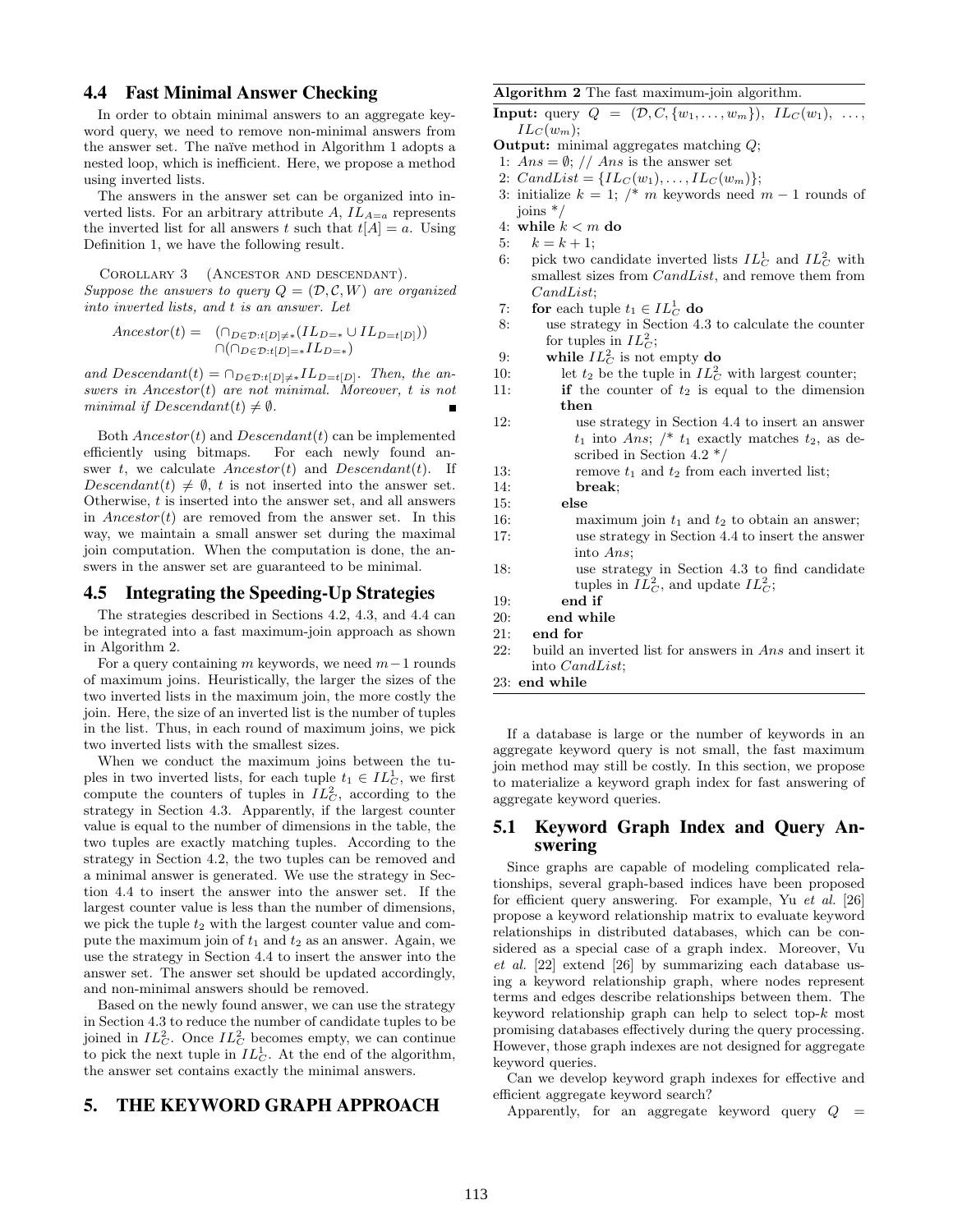$(\mathcal{D}, \mathcal{C}, W)$ ,  $(*, *, \ldots, *)$  is an answer if for every keyword  $w \in W$ ,  $IL_{\mathcal{C}}(w) \neq \emptyset$ . This can be checked easily. We call  $(*, *, \ldots, *)$  a **trivial answer**. We build the following keyword graph index to find non-trivial answers to an aggregate keyword query.

DEFINITION 5 (KEYWORD GRAPH INDEX). Given a table  $T$ , a keyword graph index is an undirected graph  $G(T) = (V, E)$  such that (1) V is the set of keywords in the text-rich attributes in T; and  $(2)$   $(u, v) \in E$  is an edge if there exists a non-trivial answer to query  $Q_{u,v} =$  $(T, T, \{w_1, w_2\})$ , where T represents the complete set of attributes in  $T$ . Edge  $(u, v)$  is associated with the set of minimal answers to query  $Q_{u,v}$ .

Obviously, the number of edges in the keyword graph index is  $O(|V|^2)$ , while each edge is associated with the complete set of minimal answers. In practice, the number of keywords in the text-rich attributes is limited, and many keyword pairs lead to trivial answers only. Thus, a keyword graph index can be maintained easily.

Keyword graph indices have the following property.

THEOREM 3 (KEYWORD GRAPH). For an aggregate keyword query  $Q = (\mathcal{D}, \mathcal{C}, W)$ , there exists a non-trivial answer to  $Q$  in table  $T$  only if in the keyword graph index  $G(T)$  on table T, there exists a clique on the set W of vertices.

PROOF. Let c be a non-trivial answer to  $Q$ . Then, for any  $u, v \in W$ , c must be a non-trivial answer to query  $Q_{u,v} =$  $(\mathcal{D}, \mathcal{C}, \{u, v\})$ . That is,  $(u, v)$  is an edge in  $G(T)$ .

Theorem 3 is a necessary condition. It is easily see that it is not sufficient.

Once the minimal answers to aggregate keyword queries on keyword pairs are materialized in a keyword graph index, we can use Theorem 3 to answer queries efficiently. For query  $Q = (\mathcal{D}, \mathcal{C}, \{w_1, \ldots, w_m\})$ , we can check whether there exists a clique on vertices  $w_1, \ldots, w_m$ . If not, then there is no non-trivial answer to the query. If there exists a clique, we try to construct minimal answers using the minimal answer sets associated with the edges in the clique.

If the query contains only two keywords (i.e.,  $m = 2$ ), the minimal answers can be found directly from edge  $(w_1, w_2)$ since they are materialized. If the query involves more than 2 keywords (i.e.,  $m \geq 3$ ), the minimal answers can be computed by maximum joins on the sets of minimal answers associated with the edges in the clique. It is easy to show the following.

LEMMA 1 (MAXIMAL JOIN ON ANSWERS). If  $t$  is a minimal answer to query  $Q = (\mathcal{D}, \mathcal{C}, \{w_1, \ldots, w_m\}),$ then there exist minimal answers  $t_1$  and  $t_2$  to queries  $(\mathcal{D}, \mathcal{C}, \{w_1, w_2\})$  and  $(\mathcal{D}, \mathcal{C}, \{w_2, \ldots, w_m\})$ , respectively, such that  $t = t_1 \vee_{\mathcal{D}} t_2$ .

Let  $Answer(Q_1)$  and  $Answer(Q_2)$  be the sets of minimal answers to queries  $Q_1 = (\mathcal{D}, \mathcal{C}, \{w_1, w_2\})$  and  $Q_2$  $(\mathcal{D}, \mathcal{C}, \{w_2, w_3\})$ , respectively. We call the process of applying maximal joins on  $Answer(Q_1)$  and  $Answer(Q_2)$  to compute the minimal answers to query  $Q = (\mathcal{D}, \mathcal{C}, \{w_1, w_2, w_3\})$ the join of  $Answer(Q_1)$  and  $Answer(Q_2)$ . The cost of the join is  $O(|Answer(Q_1)| \cdot |Answer(Q_2)|)$ .

By using Lemma 1 repeatedly, to answer query  $Q =$  $(\mathcal{D}, \mathcal{C}, \{w_1, \ldots, w_m\})$ , we only need to check  $m-1$  edges covering all keywords  $w_1, \ldots, w_m$  in the clique. Each edge is associated with the set of minimal answers to a query on a pair of keywords. The weight of the edge is the size of the answer set. In order to reduce the total cost of the joins, heuristically, we can find a spanning tree connecting the m keywords such that the product of the weights on the edges is minimized.

The traditional minimum spanning tree problem wants to minimize the sum of the edge weights. Several greedy algorithms, such as Prim's algorithm and Kruskal's algorithm [6], can find the optimal answers in polynomial time. The greedy selection idea can also be applied to our problem here. The greedy method works as follows: all keywords in the query are unmarked in the beginning. We sort the edges in the clique in the weight ascending order. The edge of the smallest weight is picked first and the keywords connected by the edge are marked. Iteratively, we pick a new edge of the smallest weight such that it connects a marked keyword and an unmarked one until all keywords in the query are marked.

#### 5.2 Index Construction

A naïve method to construct a keyword graph is to compute maximum joins on the inverted lists of every keyword pairs. However, the naïve method is inefficient. If tuple  $t_1$ contains keywords  $w_1$  and  $w_2$ , and tuple  $t_2$  contains  $w_3$  and w<sub>4</sub>,  $t_1 \vee t_2$  may be computed up to 4 times since  $t_1 \vee t_2$ is an answer to four pairs of keywords including  $(w_1, w_3)$ ,  $(w_1, w_4), (w_2, w_3)$  and  $(w_2, w_4)$ .

As an efficient solution, we conduct a self-maximum join on the table to construct the keyword graph. For two tuples  $t_1$  and  $t_2$ , we compute  $t_1 \vee t_2$  only once, and add it to all edges of  $(u, v)$  where u and v are contained in  $t_1$  and  $t_2$ , but not both in either  $t_1$  or  $t_2$ . By removing those non-minimal answers, we find all the minimal answers for every pair of keywords, and obtain the keyword graph.

Trivial answers are not stored in a keyword graph index. This constraint improves the efficiency of keyword graph construction. For a tuple  $t$ , the set of tuples that generate a non-trivial answer by a maximum join with t is  $\cup_D IL_{D=t(D)}$ , where  $IL_{D=t[D]}$  represents the inverted list for all tuples having value  $t[D]$  on dimension D. Maximum joins should be applied to only those tuples and t. The keyword graph construction method is summarized in Algorithm 3.

### 5.3 Index Maintenance

A keyword graph index can be maintained easily against insertions, deletions and updates on the table.

When a new tuple  $t$  is inserted into the table, we only need to conduct the maximum join between  $t$  and the tuples already in the table as well as  $t$  itself. If  $t$  contains some new keywords, we create the corresponding keyword vertices in the keyword graph. The maintenance procedure is the same as lines 3-19 in Algorithm 3.

When a tuple  $t$  is deleted from the table, for a keyword only appearing in  $t$ , the vertex and the related edges in the keyword graph should be removed. If  $t$  also contains some other keywords, we conduct maximum joins between  $t$  and other tuples in the table. If the join result appears as a minimal answer on an edge  $(u, v)$  where u and v are two keywords, we re-compute the minimal answers of  $Q_{u,v}$  =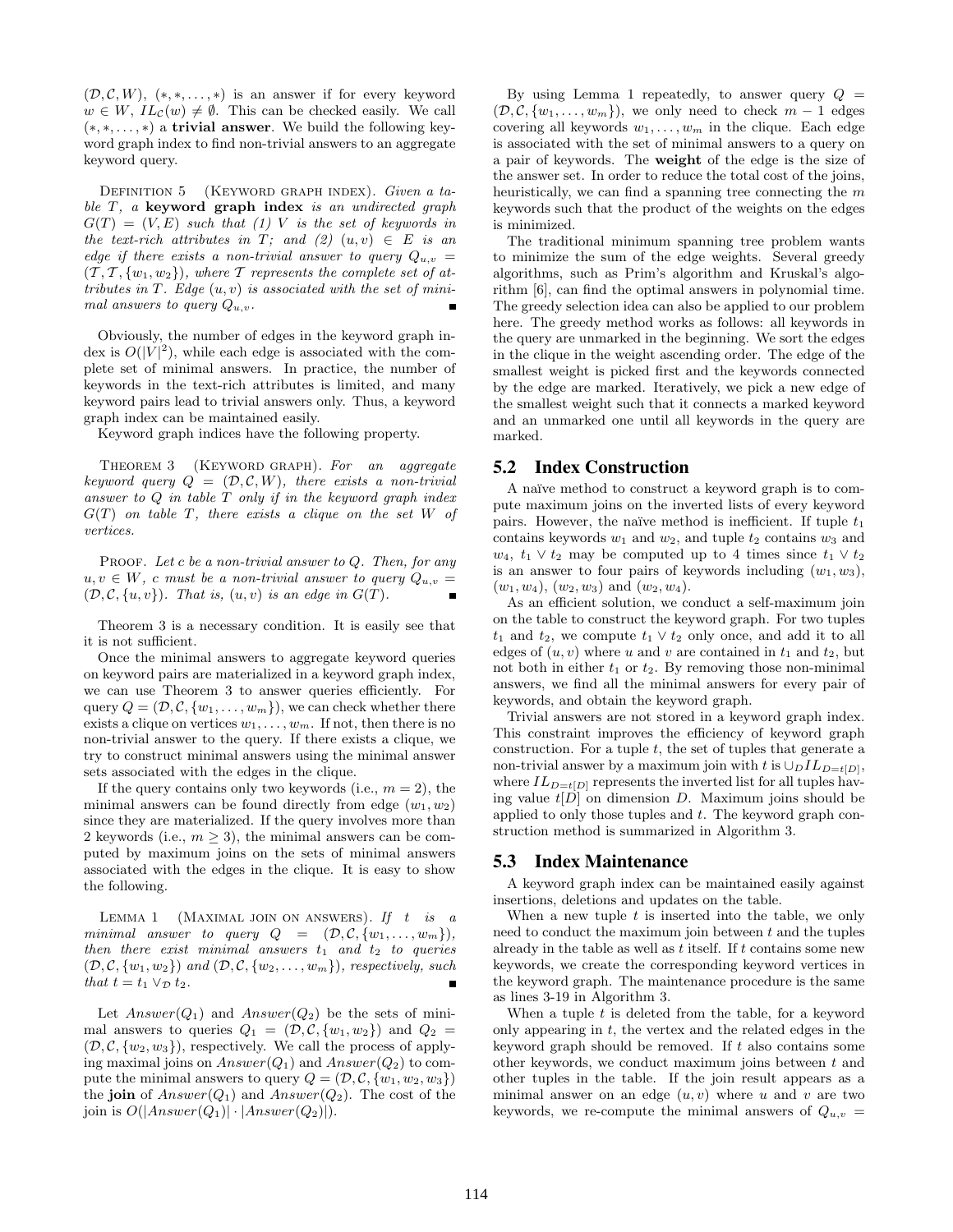Algorithm 3 The keyword graph construction algorithm.

**Input:** A table  $T$ ; **Output:** A keyword graph  $G(T) = (V, E);$ 1: initialize  $V$  as the set of keywords in  $T$ ; 2: for each tuple  $t \in T$  do 3: initialize the candidate tuple set to  $Cand = \emptyset$ ; 4: let  $Cand = \bigcup_D IL_{D=t[D]};$ 5: let  $W_t$  be the set of keywords contained in t; 6: for each tuple  $t' \in C$  and do 7: if  $t = t'$  then 8: **for** each pair  $w_1, w_2 \in W_t$  **do** 9: add t to edge  $(w_1, w_2)$ , and remove nonminimal answers on edge  $(w_1, w_2)$  (Section 4.4); 10: end for 11: else 12: let  $W_{t'}$  be the set of keywords contained in  $t'$ ; 13:  $r = t \vee t';$ 14: **for** each pair  $w_1 \in W_t - W_{t'}$  and  $w_2 \in W_{t'} - W_t$ do 15: add r to edge  $(w_1, w_2)$ ; 16: remove non-minimal answers on edge  $(w_1, w_2)$ (Section 4.4); 17: end for 18: end if 19: end for 20: end for

 $(T, T, \{u, v\})$  by removing t from T.

When a tuple  $t$  is updated, it can be treated as one deletion (the original tuple is deleted) and one insertion (the new tuple is inserted). The keyword graph index can be updated accordingly.

# 6. PARTIAL KEYWORD MATCHING

The methods in Sections 4 and 5 look for complete matches, i.e., all keywords are contained in an answer. However, complete matches may not exist for some queries. For example, in Table 1, query  $Q = (\{ \text{Month}, \text{State}, \text{City}, \text{}%)$ Event}, {Event, Descriptions}, {"space shuttle", "motorcycle", "rock music"}) cannot find a non-trivial answer.

In this section, we propose a solution to handle queries which do not have a non-trivial answer or even an answer. The idea is to allow partial matches (e.g., matching  $m'$  of m keywords  $(m' \leq m)$ .

Given a query  $Q = (\mathcal{D}, \mathcal{C}, \{w_1, \ldots, w_m\})$ , partial keyword matching is to find all minimal, non-trivial answers that cover as many query keywords as possible. By loosening the matching requirement, the returned minimal answers may be meaningful in practice.

For example, in Table 1, there is no non-trivial answer to query  $Q = (\{Month, State, City, Event\}, \{Event, De$ scriptions}, {"space shuttle", "motorcycle", "rock music"}). However, a minimal answer (December, Texas, ∗, ∗, ∗) partially matching  $\frac{2}{3}$  of the keywords may still be interesting to the user.

For a query containing  $m$  keywords, a brute-force solution is to consider all possible combinations of m keywords,  $m -$ 1 keywords, . . . , until some non-trivial answers are found. For each combination of keywords, we need to conduct the maximum join to find all the minimal answers. Clearly, it is inefficient at all.

Here, we propose an approach using the keyword graph index. Theorem 3 provides a necessary condition that an complete match exists if the corresponding keyword vertices in the keyword graph form a clique. Given a query containing m keywords  $w_1, \ldots, w_m$ , we can check the subgraph  $G(Q)$  of the keyword graph which contains only the keyword vertices in the query. By checking  $G(Q)$ , we can identify the maximum number of query keywords that can be matched by extracting the maximum clique from the corresponding query keyword graph.

Although the maximum clique problem is one of the first problems shown to be NP-complete [10], in practice, aggregate keyword queries often contain a small number of keywords (e.g., less than 10). Thus, the query keyword subgraph  $G(Q)$  is often small. It is possible to enumerate all the possible cliques in  $G(Q)$ .

To find partial matches to an aggregate keyword query, we start from those largest cliques. By joining the sets of minimal answers on the edges, the minimal answers can be found. If there is no non-trivial answer in the largest cliques, we need to consider the smaller cliques and the minimal answers. The algorithm stops until some non-trivial minimal answers are found.

Alternatively, a user may provide the minimum number of keywords that need to be covered in an answer. Our method can be easily extended to answer such a constraintbased partial keyword matching query – we only need to search answers on those cliques whose size passes the user's constraint.

# 7. EMPIRICAL STUDY

In this section, we report a systematic empirical study to evaluate our aggregate keyword search methods using both real data sets and synthetic data sets. All the experiments were conducted on a PC computer running the Microsoft Windows XP SP2 Professional Edition operating system, with a 3.0 GHz Pentium 4 CPU, 1.0 GB main memory, and a 160 GB hard disk. The programs were implemented in C/C++ and were compiled using Microsoft Visual Studio .Net 2005.

# 7.1 Results on Real Data Set IMDB

We first describe the data set we used in the experiments. Then, we report the experimental results.

#### *7.1.1 The IMDB Data Set*

The Internet Movie Database (IMDB) data set (http: //www.imdb.com/interfaces/) has been used extensively in the previous work on keyword search on relational databases [14, 20, 7]. We use this data set to empirically evaluate our aggregate keyword search methods.

We downloaded the whole raw IMDB data. We preprocessed the data set by removing duplicate records and missing values. We converted a subset of its raw text files into a large relational table. The schema of the table and the statistical information are shown in Table 3.

We used the first 7 attributes as the dimensions in the search space. Some attributes such as "actor" and "actress" may have more than one value for one specific movie. To use those attributes as dimensions, we picked the most frequent value if multiple values exist on such an attribute in a tuple. After the preprocessing, we obtained a relational table of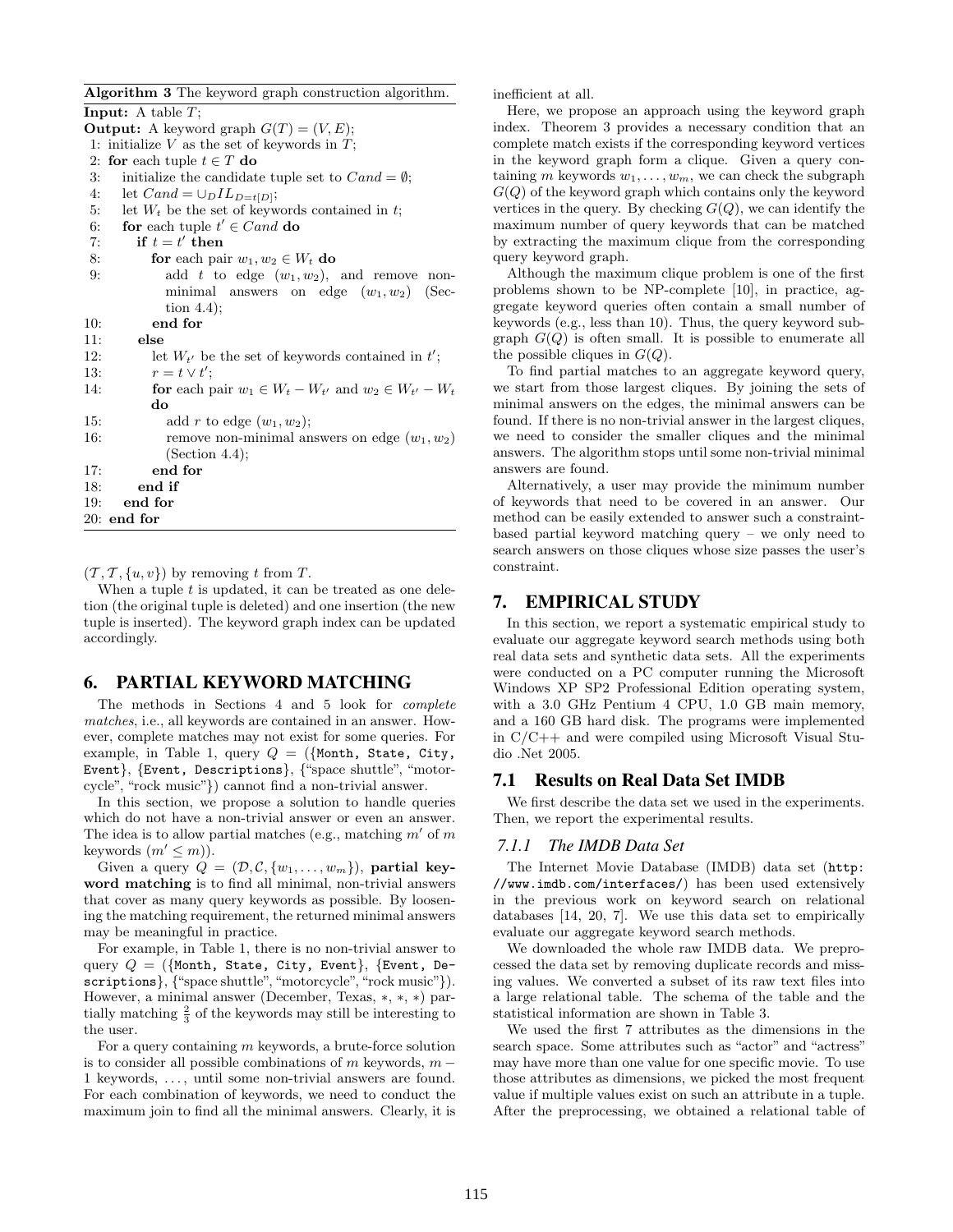|                                       |                                      | Query Keywords in Text Attributes |          |                     |
|---------------------------------------|--------------------------------------|-----------------------------------|----------|---------------------|
| Query ID                              | Genre<br>Keyword                     |                                   | Location | $#$ minimal answers |
| $\hspace{0.05cm} Q_1 \hspace{0.05cm}$ | Action                               | explosion                         |          | 1,404               |
| $Q_2$                                 | Comedy                               |                                   | New York | 740                 |
| $Q_3$                                 |                                      | mafia-boss                        | Italy    | 684                 |
| $\emph{Q}_{4}$                        | Action                               | explosion, war                    |          | 2,109               |
| $Q_5$                                 | Comedy                               | family                            | New York | 1,026               |
| $Q_6$                                 |                                      | mafia-boss, revenge               | Italy    | 407                 |
| $Q_7$                                 | Action                               | explosion, war                    | England  | 724                 |
| $Q_8$                                 | Comedy                               | family, Christmas                 | New York | 308                 |
| $Q_9$                                 | Crime                                | mafia-boss, revenge               | Italy    | 341                 |
| $Q_{10}$                              | Action                               | explosion, war, superhero         | England  | 215                 |
| $Q_{11}$                              | family, Christmas, revenge<br>Comedy |                                   | New York | 0                   |
| $Q_{12}$                              | Crime                                | mafia-boss, revenge, friendship   | Italy    | 43                  |

Table 4: The aggregate keyword queries.

| Attribute | Description                     | Cardinality |
|-----------|---------------------------------|-------------|
| Movie     | movie title                     | 134,080     |
| Director  | director of the movie           | 62,443      |
| Actor     | leading actor of the movie      | 68,214      |
| Actress   | leading actress of the movie    | 72,908      |
| Country   | producing country of the movie  | 73          |
| Language  | language of the movie           | 45          |
| Year      | producing year of the movie     | 67          |
| Genre     | genres of the movie             | 24          |
| Keyword   | keywords of the movie           | 15,224      |
| Location  | shooting locations of the movie | 1,049       |

Table 3: The IMDB database schema and its statistical information.

#### 134, 080 tuples.

Among the 10 attributes in the table, we use "genre", "keyword" and "location" as the text attributes, and the remaining attributes as the dimensions. Table 3 also shows the total number of keywords for each text attribute and the cardinality of each dimension. One text attribute may contain more than 1 keyword. On average each tuple contains 9.206 keywords in the text attributes.

In data representation, we adopted the popular packing technique [3]. A value on a dimension is mapped to an integer between 1 and the cardinality of the dimension. We also map keywords to integers.

#### *7.1.2 Index Construction*

Both the simple nested loop approach in Algorithm 1 and the fast maximum join approach in Algorithm 2 need to maintain the inverted list index for each keyword in the table. The total number of keywords in the IMDB data set is 16, 297. The average length of those inverted lists is 87.1, while the largest length is 13, 442.

We used Algorithm 3 to construct the keyword graph index. The construction took 107 seconds. Among 16, 297 keywords, 305, 412 pairs of keywords (i.e., 0.23%) have nontrivial answers. The average size of the minimal answer set on edges (i.e., average number of minimal answers per edge) is 26.0.

Both the inverted list index and the keyword graph index can be maintained on disk. In query answering, only those related inverted lists, or the related keywords and the answer sets on the related edges need to be loaded into main memory. Since the number of keywords in a query is often small, the I/O cost is low.

We will examine the index construction cost in detail using synthetic data sets.

# *7.1.3 Aggregate Keyword Queries – Complete Matches*

We tested a large number of aggregate keyword queries, which include a wide variety of keywords and their combinations. We considered factors like the frequencies of keywords, the size of the potential minimal answers to be returned, the text attributes in which the keywords appear, etc. Limited by space, we only focus on a representative test set of 12 queries here.

Our test set has 12 queries (denoted by  $Q_1$  to  $Q_{12}$ ) with query length ranging from 2 to 5. Among them, each length contains 3 different queries. Note that the query  $Q_{i+3}$  $(1 \leq i \leq 9)$  is obtained by adding one more keyword to the query  $Q_i$ . In this way, we can examine the effect when the number of query keywords increases. The queries are shown in Table 4.

We list in Table 4 the number of minimal answers for each query. When the number of query keywords increases from 2 to 3, the number of minimal answers may increase. The minimal answers to a two keyword query are often quite specific tuples. When the third keyword is added, e.g., query  $Q_4$ , the minimal answers have to be generalized. One specific answer can generate many ancestors by combining with other tuples. Query  $Q_3$ , however, is an exception, since most of the movies containing keywords "mafia-boss" and "Italy" also contain "revenge". Thus, many minimal answers to  $Q_3$ are also minimal answers to  $Q_6$ .

When the number of query keywords increases further (e.g., more than 3 keywords), the number of minimal answers decreases. When some new keywords are added into the query, the minimal answers are becoming much more general. Many combinations of tuples may generate the same minimal answers. The number of possible minimal answers decreases.

Figure 2 compares the query answering time for the 12 queries using the simple nested loop algorithm (Algorithm 1, denoted by Simple), the fast maximum join algorithm (Al-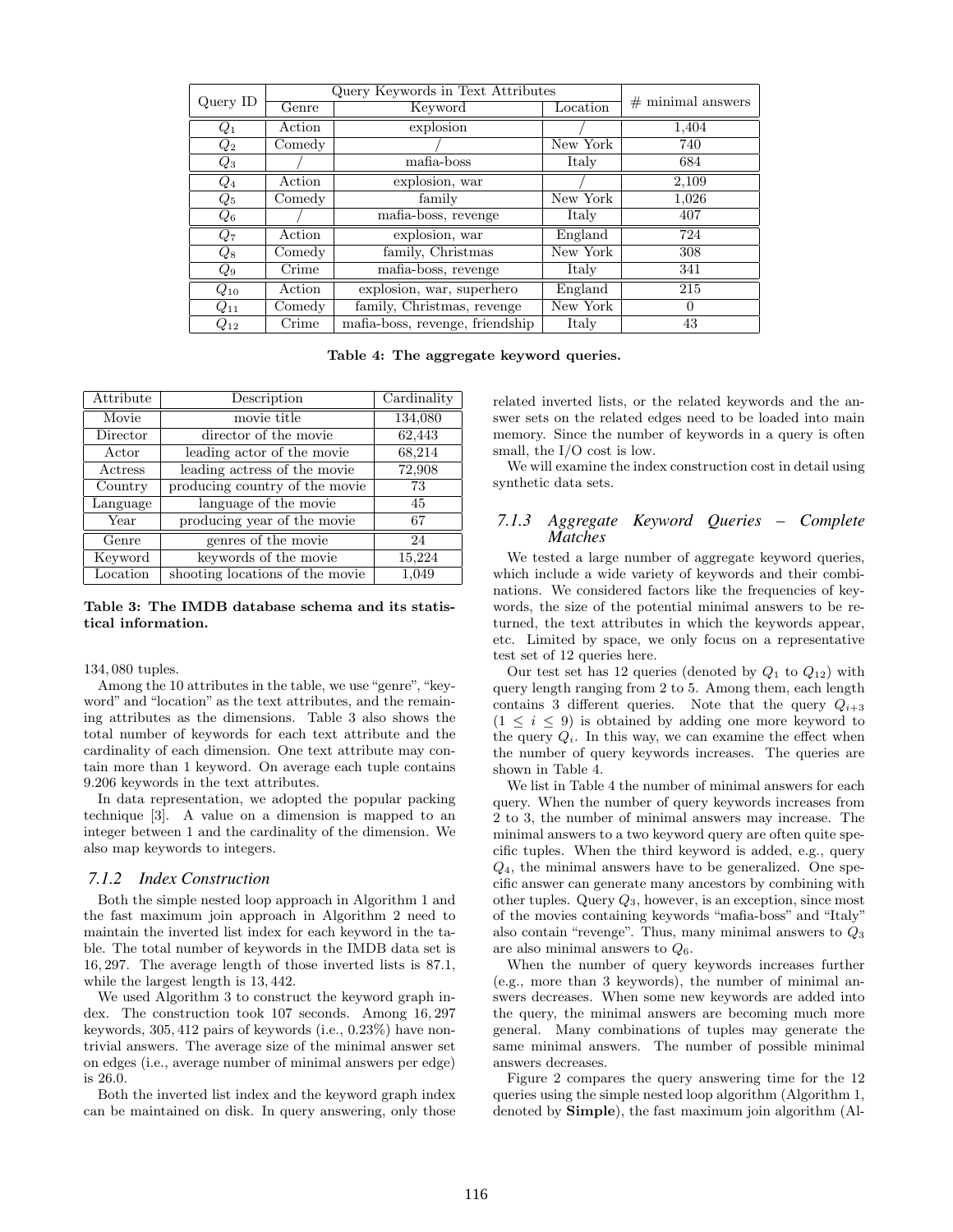

Figure 2: Query time of queries with different sizes.

gorithm 2, denoted by Fast), and the keyword graph index method (denoted by Index). The time is in logarithmic scale.

The simple nested loop algorithm performs the worst among the three methods. The fast algorithm adopted several speedup strategies, thus the query time is about an order of magnitude shorter than the simple nested loop algorithm. The keyword graph index based algorithm is very fast in query answering. When the number of query keywords is 2, we can directly obtain the minimal answers from the edge labels, and thus the query answering time is ignorable. When the number of query keywords is at least 3, the query time is about 20 times shorter than the fast maximum join algorithm. One reason is that the keyword graph index method already calculates the minimum answers for each pair of keywords, thus given  $m$  query keywords, we only need to conduct maximum joins on  $m-1$  edges. Another reason is that only the minimal answers stored on the edges participate in the maximum joins, which are much smaller than the total number of tuples involved in the maximum join methods.

Generally, when the number of query keywords increases, the query time increases, since more query keywords lead to a larger number of maximum join operations. Using the keyword graph index, the query time for  $Q_{11}$  is exceptionally small. The reason is that by examining the keyword graph index, the 5 query keywords in  $Q_{11}$  does not form a clique in the graph index, thus we even do not need to conduct any maximum join operations. The results confirm that the query answering algorithm using keyword graph index is efficient and effective.

We also examine the effectiveness of the speed up strategies in Algorithm 2. Limited by space, we only show the basic cases  $Q_1$ ,  $Q_2$  and  $Q_3$  each of which has 2 keywords. The results are similar when queries contain more than 2 keywords. In Figure 3, for each query, we tested the query answering time of adopting all three speed up strategies, as well as leaving one strategy out.

All the speed up strategies contribute to the reduction of query time. However, their contributions are not the same. The strategy of reducing matching candidates (Section 4.3) contributes the best, since it can reduce the candidate tuples to be considered greatly. The fast minimal answer checking strategy (Section 4.4) removes non-minimal answers. Comparing to the nested-loop based superset checking, it is much more efficient. The effect of pruning exactly matching tuples (Section 4.2) is not as helpful as the other two, since the exact matching tuples are not frequently met.



Figure 3: Effectiveness of each pruning strategy in the maximum-join matching queries. method.

Figure 4: Query time for partial keyword

### *7.1.4 Partial Keyword Matching Queries*

We conducted the experiments to evaluate our partial keyword matching queries using the keyword graph index. To simulate the partial keyword matching scenario, we used queries  $Q_7$ ,  $Q_8$  and  $Q_9$  in Table 4 as be base queries and add some irrelevant keywords into each query. Specifically, for each query, we manually added 1, 2 and 3 irrelevant keywords into the query to obtain the extended queries, and made sure that each of those irrelevant keywords does not have non-trivial complete match answers together with the keywords in the base query.

Our method returns the answers to the base queries as the partially match answers to the extended queries. The experimental results confirm that our partial matching method is effective. Moreover, Figure 4 shows the runtime of partial matching query answering. When the number of irrelevant query keywords increases, the query time increases, because more cliques need to be considered in the query answering.

# 7.2 Results on Synthetic Data Sets

To test the efficiency and the scalability of our aggregate keyword search methods, we generated various synthetic data sets. In those data sets, we randomly generated 1 million tuples for each data set. We varied the number of dimensions from 2 to 10. We tested the data sets of cardinalities 100 and 1, 000 in each dimension. Since the number of text attributes does not affect the keyword search performance, for simplicity, we only generated 1 text attribute. Each keyword appears only once in one tuple. We fixed the number of keywords in the text attribute for each tuple to 10, and varied the total number of keywords in the data set from 1, 000 to 100, 000. The keywords are distributed uniformly except for the experiments in Section 7.2.2. Thus, on average the number of tuples in the data set that contain one specific keyword varied from 100 to 10, 000. We also use the packing technique [3] to represent the data sets.

#### *7.2.1 Efficiency and Scalability*

To study the efficiency and the scalability of our aggregate keyword search methods, we randomly picked 10 different keyword queries, each of which contains 3 different keywords. Figure 5 shows the query answering time.

The keyword graph index method is an order of magnitude faster than the fast maximum join algorithm. The simple nested loop method is an order of magnitude slower than the fast maximum join method. To make the figures readable, we omit the simple nested loop method here.

The number of dimensions, the cardinality of the dimensions and the total number of keywords affect the query answering time greatly. In general, when the number of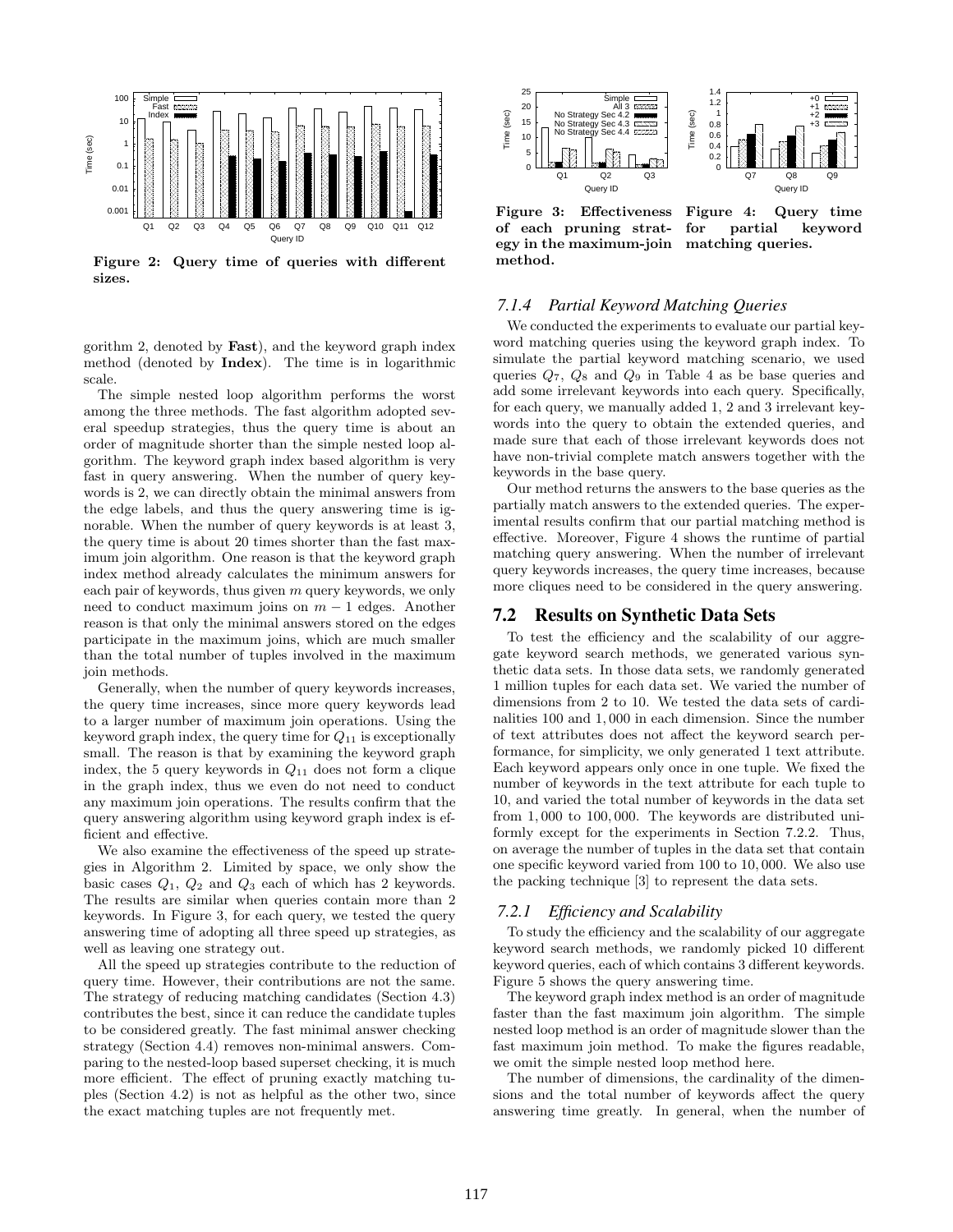

Figure 5: Query time of the two methods on different synthetic data sets.





Figure 6: Running time for the keyword graph index generation. Figure 7: The number of edges in the keyword graph index.

Figure 8: The average length of edge labels in the keyword graph index.

dimensions increases, the query answering time increases. First, the maximum join cost is proportional to the dimensionality. Moreover, the increase of runtime is not linear. As the dimensionality increases, more minimal answers may be found, thus more time is needed. When the cardinality increases, the query answering time decreases. The more diverse the dimensions, the more effective of the pruning powers in the maximum join operations. The total number of keywords in the text attribute highly affects the query time. The more keywords in the table, on average less tuples contain a keyword.

We generated the keyword graph index using Algorithm 3. The keyword graph generation is sensitive to the number of tuples in the table. We conducted the experiments on 10 dimensional data with cardinality of 1, 000 on each dimension, set the total number of keywords to 10, 000, and varied the number of tuples from 0.25 million to 1.25 million. The results on runtime are shown in Figure 6. The runtime increases almost linearly as the number of tuples increases, since the number of maximum join operations and the number of answers generated both increase as the number of tuples increases. is found, thus more time is needed. When the cardinality<br>of percenses, the query answering time decreases. The more<br>diverse the dimensions, the more effective of the pruning<br>diverse in the maximum join operations. The tot

Figures 7 and Figure 8 examine the size of the keyword graph index with respect to the number of tuples, where the settings are the same as Figure 6. To measure the index size, we used the number of edges in the graph and the average number of minimal answers on each edge. Generally, when the number of tuples increases, the number of edges increases because the probability that two keywords have a non-trivial answer increases. Meanwhile, the average number of minimal answers on each edge also increases because more tuples may contain both keywords.



Figure 9: Skew on dimensional attributes. Figure 10: Skew on text attribute.

The aggregate keyword search methods are sensitive to skewness in data. In all of the previous experiments, the data was generated uniformly. We ran an experiment on the synthetic data set with 1 million tuples, 10 dimensions with cardinality 1, 000, and a total number of 10, 000 keywords. We varied the skewness simultaneously in all dimensions. We used the Zipf distribution to generate the skewed data. Zipf uses a parameter  $\alpha$  to determine the skewness. When  $\alpha = 0$ , the data is uniform, and as  $\alpha$  increases, the skewness increases rapidly: at  $\alpha = 3$ , the most frequent value occurs in about 83% of the tuples. We randomly picked 10 different keyword queries with query size 3. The average query answering time is shown in Figure 9. The performance of the two methods degrades as the skewness on dimensions increases. However, the keyword graph index method still performs well.

Skewness may occur on text attributes, too. We ran another experiment on the data set with 1 million tuples, 10 dimensions with cardinality of 1, 000, and a total number of 10, 000 keywords. We made the skewness happen in the text attribute only. We also used a Zipf distribution. We randomly picked 10 different keyword queries with query size 2, in which one keyword has a high frequency and the